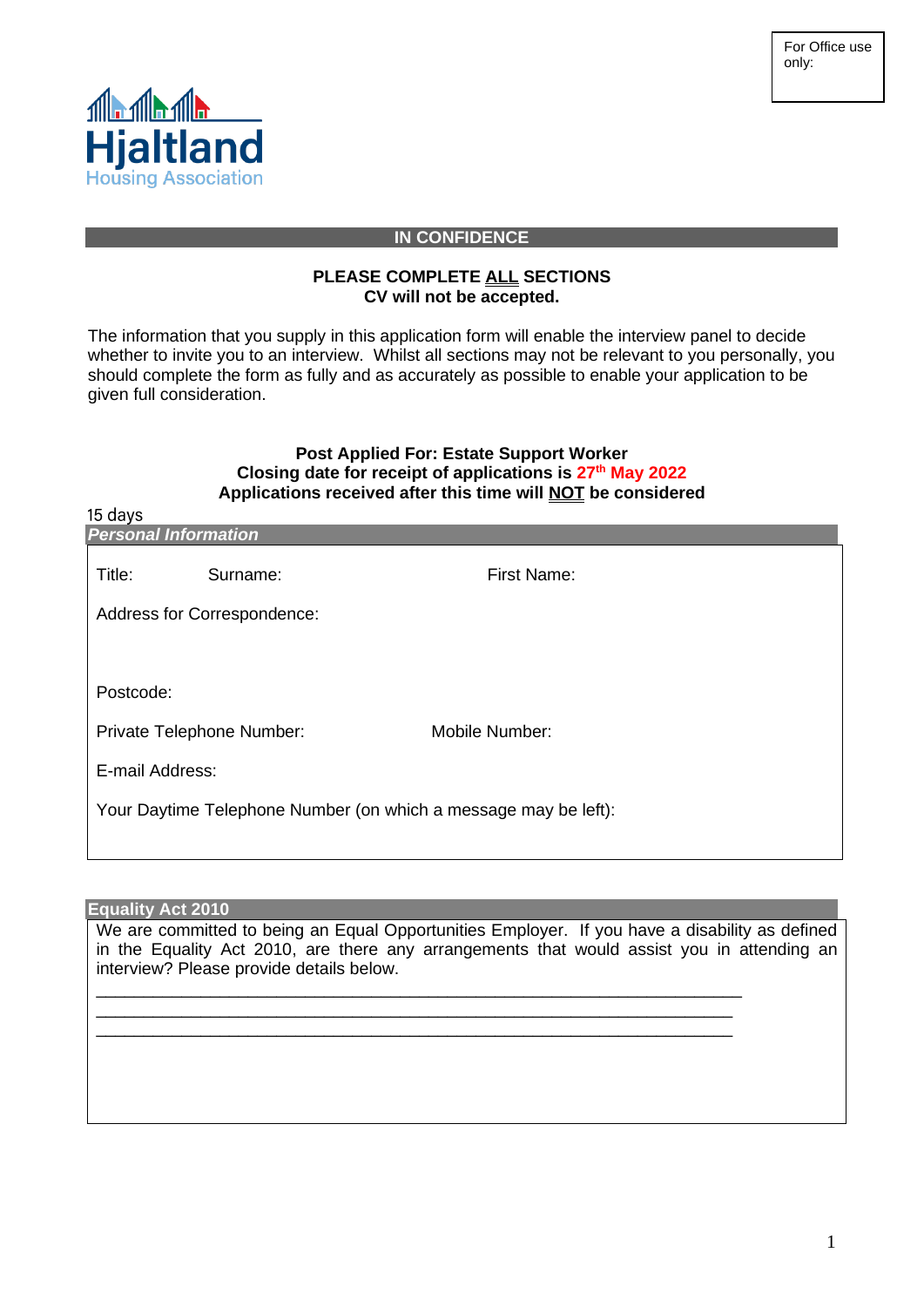#### *Referees*

Please give details of two referees. They should be qualified to comment on your ability and experience for this appointment and should include a referee from your current or most recent employer. We do not accept references from family members.

| Referees will not be approached prior to a conditional offer being accepted. |            |  |  |
|------------------------------------------------------------------------------|------------|--|--|
| Name:                                                                        | Name:      |  |  |
| Job title:                                                                   | Job title: |  |  |
| Company:                                                                     | Company:   |  |  |
| Address:                                                                     | Address:   |  |  |
|                                                                              |            |  |  |
| Postcode:                                                                    | Postcode:  |  |  |
| Email:                                                                       | Email:     |  |  |
| Tel No:                                                                      | Tel No:    |  |  |
|                                                                              |            |  |  |

### *Asylum & Immigration Act 2006*

The Immigration, Asylum and Nationality Act 2006 make it an offence to employ anyone who is not entitled to live or work in the EU. All applicants selected for interview will be required to provide evidence that they are entitled to live and work in the EU. Appropriate documentation may include the original of your current passport, visa, birth certificate or any other document [or combination of documents] indicated by the Act.

| Do you currently have the right to work and live in the EU? | <b>YES/NO</b> (please delete as |
|-------------------------------------------------------------|---------------------------------|
| appropriate)                                                |                                 |

**Data Protection** 

Information from this application will be processed for purposes permitted under the UK General Data Protection Regulations. Individuals have, on written request, the right to access their personal data held on them.

Information about how your data is used, and the basis for processing your data is provided in Hjaltland Housing Association job applicant privacy notice which is available on our website a hardcopy is available on request.

#### *Declaration*

I have read this application form fully and I declare that the information I have given in support of my application is, to the best of my knowledge and belief, true and complete. I understand that if it is subsequently discovered that any statement is false or misleading, or that I have withheld any relevant information my application may be disqualified or, if I have already been appointed, I may be dismissed without notice.

| Signed: | Date: |
|---------|-------|
|         |       |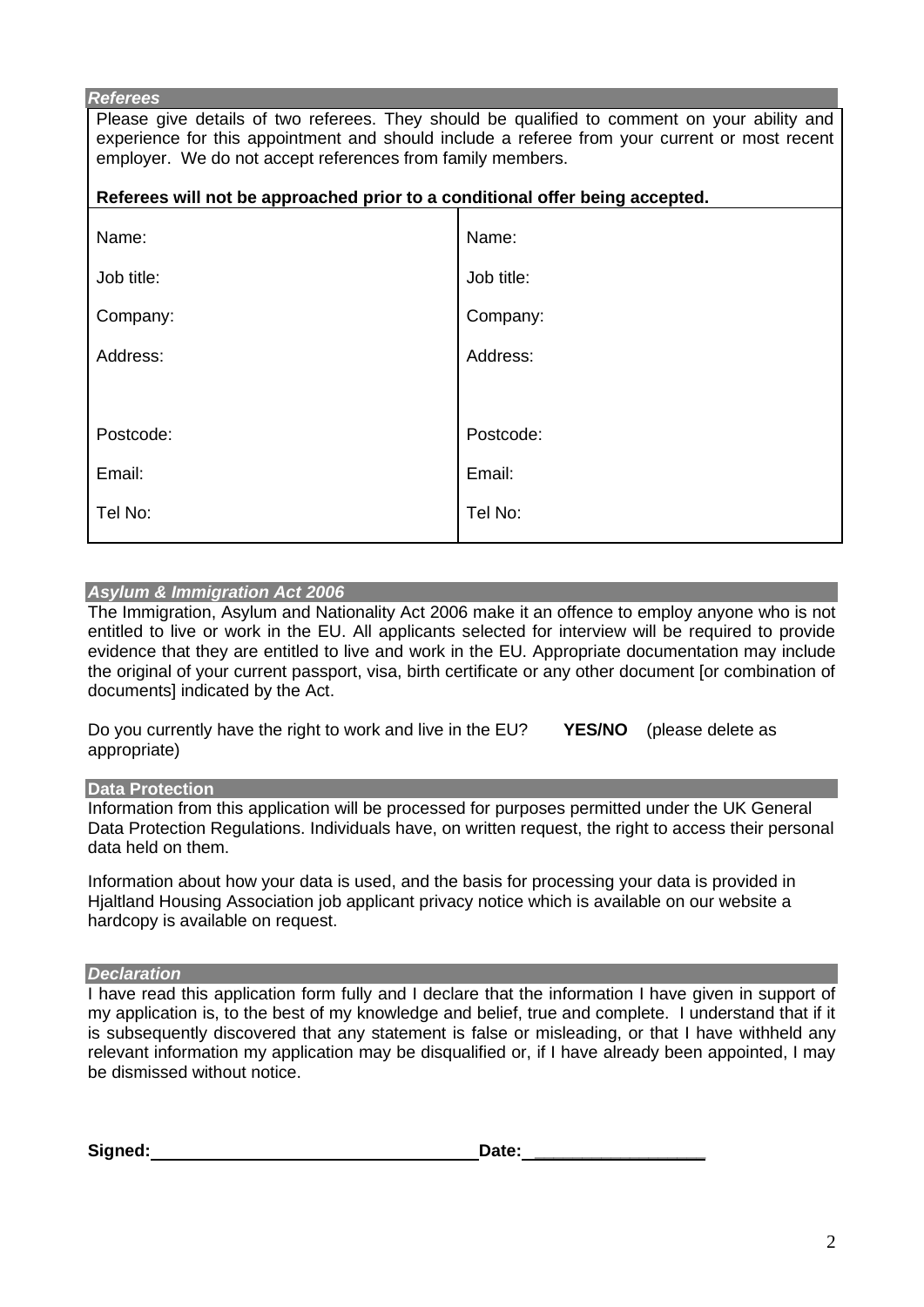Post Applied For: \_\_Estate Support Worker\_\_\_\_\_\_\_\_\_\_\_\_\_\_\_\_\_\_\_\_\_\_\_\_\_\_\_\_\_

| <b>Present or Most Recent Employment</b>           |                     |                   |      |  |
|----------------------------------------------------|---------------------|-------------------|------|--|
| Name & Address of                                  | Date                |                   | Date |  |
| Employer                                           | From:               |                   | To:  |  |
|                                                    | Position Held:      |                   |      |  |
|                                                    |                     |                   |      |  |
|                                                    | Salary and other    |                   |      |  |
|                                                    |                     | benefits/payments |      |  |
|                                                    | Notice Required:    |                   |      |  |
|                                                    | Reason For Leaving: |                   |      |  |
| Nature of Post (please describe your main duties): |                     |                   |      |  |
|                                                    |                     |                   |      |  |
|                                                    |                     |                   |      |  |
|                                                    |                     |                   |      |  |
|                                                    |                     |                   |      |  |
|                                                    |                     |                   |      |  |
|                                                    |                     |                   |      |  |
|                                                    |                     |                   |      |  |
|                                                    |                     |                   |      |  |
|                                                    |                     |                   |      |  |
|                                                    |                     |                   |      |  |
|                                                    |                     |                   |      |  |
|                                                    |                     |                   |      |  |
|                                                    |                     |                   |      |  |
|                                                    |                     |                   |      |  |
|                                                    |                     |                   |      |  |
|                                                    |                     |                   |      |  |

*Employment History (list in order with most recent post first)* 

| $\mathbf{L}$ in profit rists for the case with most research post mot |            |            |                                       |
|-----------------------------------------------------------------------|------------|------------|---------------------------------------|
| Name & Address of                                                     | From       | To         | Position Held, Main Duties and Reason |
| Previous Employer(s)                                                  | Month/Year | Month/Year | for Leaving                           |
|                                                                       |            |            |                                       |
|                                                                       |            |            |                                       |
|                                                                       |            |            |                                       |
|                                                                       |            |            |                                       |
|                                                                       |            |            |                                       |
|                                                                       |            |            |                                       |
|                                                                       |            |            |                                       |
|                                                                       |            |            |                                       |
|                                                                       |            |            |                                       |
|                                                                       |            |            |                                       |
|                                                                       |            |            |                                       |
|                                                                       |            |            |                                       |
|                                                                       |            |            |                                       |
|                                                                       |            |            |                                       |
|                                                                       |            |            |                                       |
|                                                                       |            |            |                                       |
|                                                                       |            |            |                                       |
|                                                                       |            |            |                                       |

*Please continue on a separate sheet if necessary.*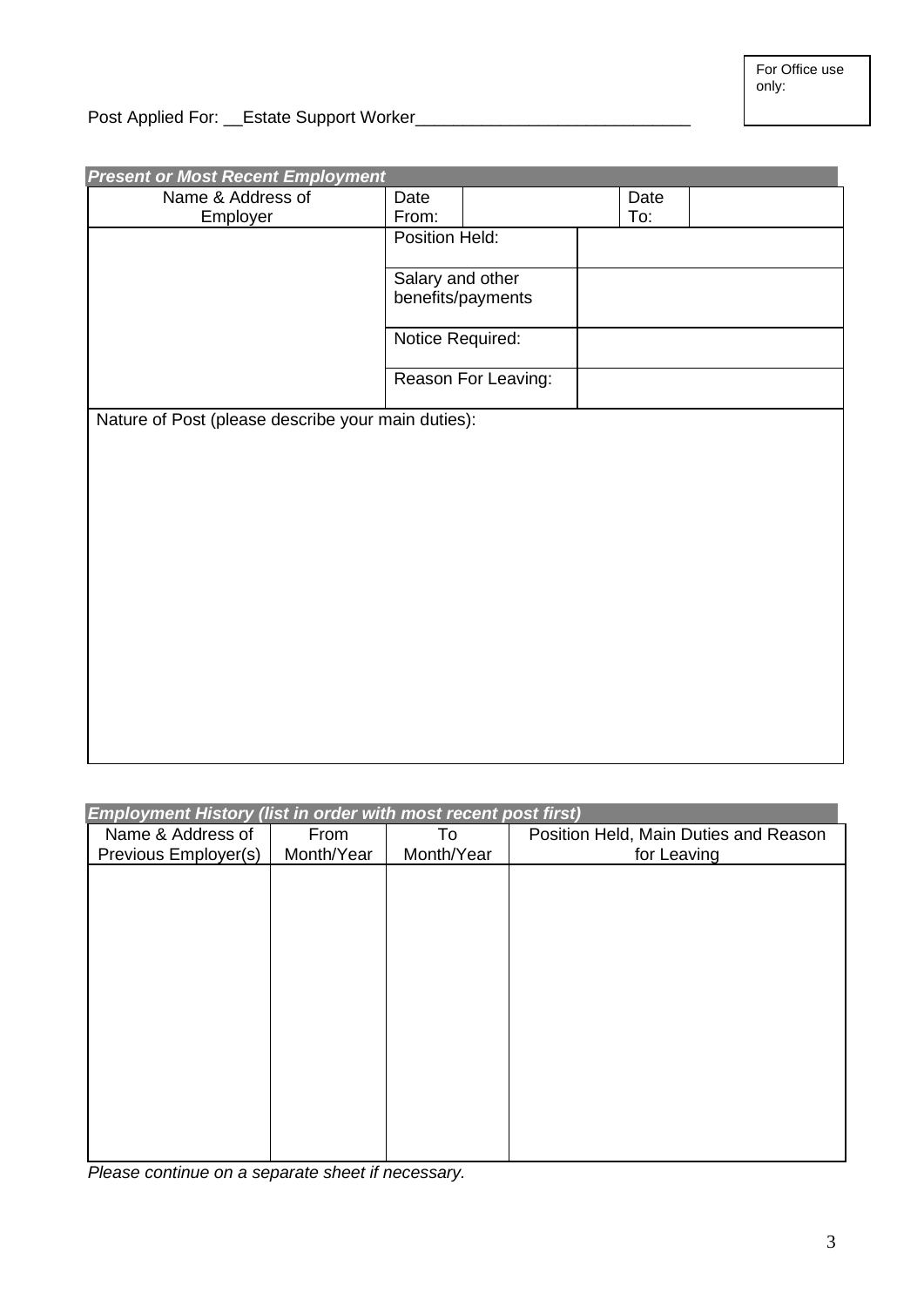# *Employment with Hjaltland Housing Association*

Hjaltland Housing Association wishes to compare your experience, skills and knowledge with its requirements. You should, therefore, try to show in the following part of the form how you satisfy these. This does not have to be from paid work but can be from other experience. The Selection Panel may consider candidates, who do not meet all the requirements, therefore please complete any relevant information on projects or jobs to date and show how this would link into this post.

*Please continue a separate sheet if necessary.*

| <b>Training Courses</b><br>(Please give details of any relevant short courses or training undertaken) |             |  |  |
|-------------------------------------------------------------------------------------------------------|-------------|--|--|
| Course(s) Undertaken                                                                                  | Provider(s) |  |  |
|                                                                                                       |             |  |  |
|                                                                                                       |             |  |  |
|                                                                                                       |             |  |  |
|                                                                                                       |             |  |  |
|                                                                                                       |             |  |  |

| Driving Licence [Delete if not appropriate]    |                                              |
|------------------------------------------------|----------------------------------------------|
| Do you possess a full current driving licence? | <b>YES/NO</b> (please delete as appropriate) |
| Do you have access to a car for work purposes? | YES/NO (please delete as appropriate)        |
| Are you insured for Business purposes?         | YES/NO (please delete as appropriate)        |